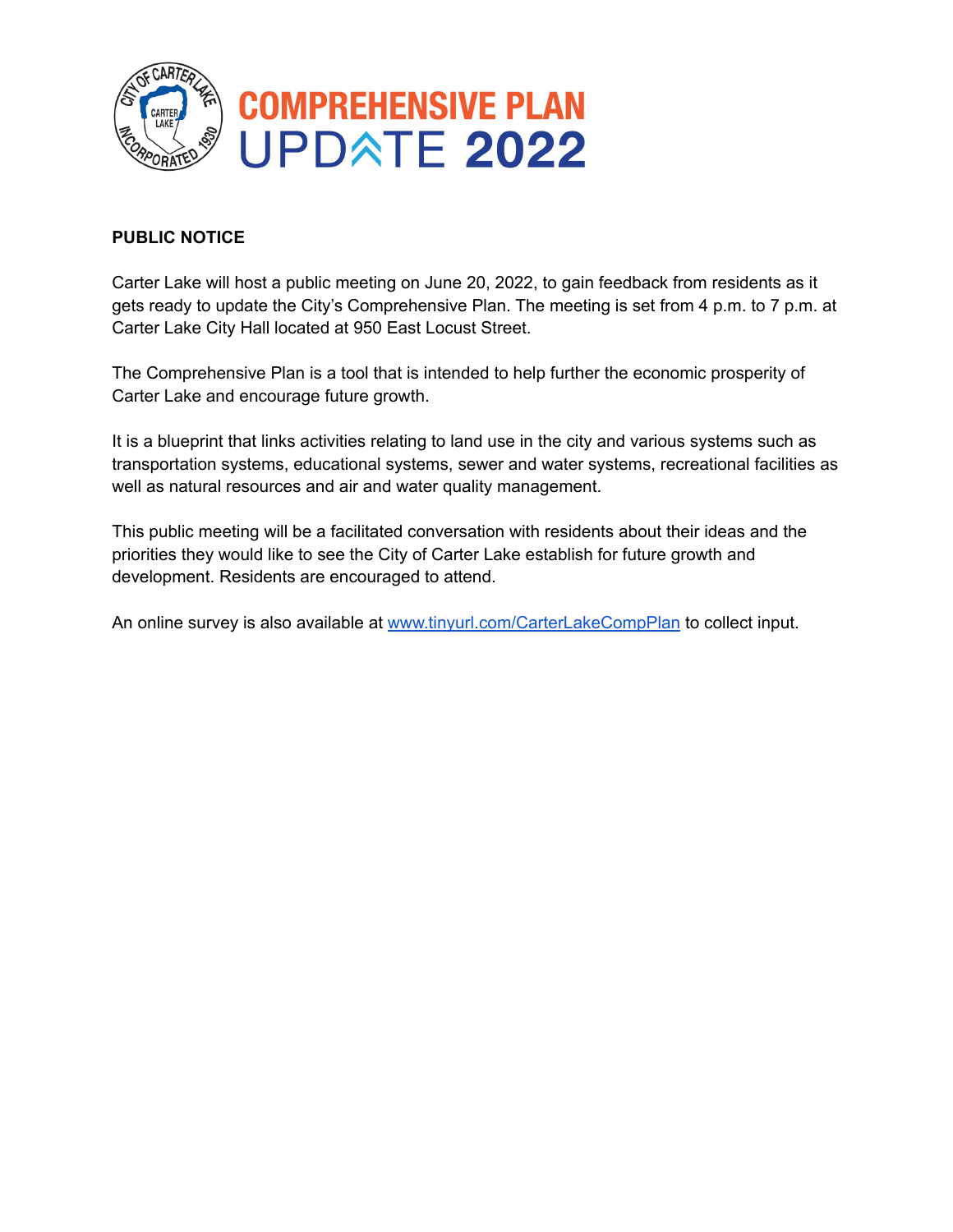

# **COMPREHENSIVE PLAN UPDATE 2022**

### **What is the Carter Lake Comprehensive Plan Update?**

Carter Lake is taking part in an effort to ensure that our development regulations support our efforts to expand economic development and housing opportunities.

This handout is intended to inform Carter Lake residents, property and business owners, and other stakeholders about the planning update. This handout provides information about why the City is undertaking this initiative, what it means to you as a resident, where you can find more information, and how to engage in the discussion and outcomes.

#### **What is a comprehensive plan?**

A comprehensive plan is a policy document for governments to provide the basis for future decisions on regulations, funding, and the built environment.

A comprehensive plan expresses a community's values and preferences. It is the foundation for development decisions, laws, regulations, and policies. It reflects a community's desired future.

While every comprehensive plan is unique, in general, all address four topics: (1) existing conditions, (2) goals and objectives, (3) implementation strategies and (4) the future land-use map.

### **Why is the City rethinking Carter Lake's plan?**

The current version of the City's Comprehensive Plan was adopted in 2006. The world and Carter Lake have changed significantly since that time. Updating the Comprehensive Plan and the future land use map will also support desired zoning changes to facilitate the growth and development of Carter Lake in the upcoming years.

## **What is the timeline for Planning Updates?**

#### **Public Meeting 1: June 20, 4-7 pm, Carter Lake City Hall** Comprehensive Plan Launch: Announce initiative and initial release of survey

#### **June 15- August 14:**

Collect additional public input through survey and focus group meetings

#### **Public Meeting 2:**

**August 15, 4-7 pm, Carter Lake City Hall**

Review of Draft Plan: Announce results of public input from survey, and ask for feedback on draft of comprehensive plan

#### **August 15-31:**

Two-week comment period for draft plan

#### **September 1-16:**

Incorporate additional public feedback into the draft comprehensive plan

#### **September 19, 7 pm, Carter Lake City Hall**

Present final Comprehensive Plan at City Council Meeting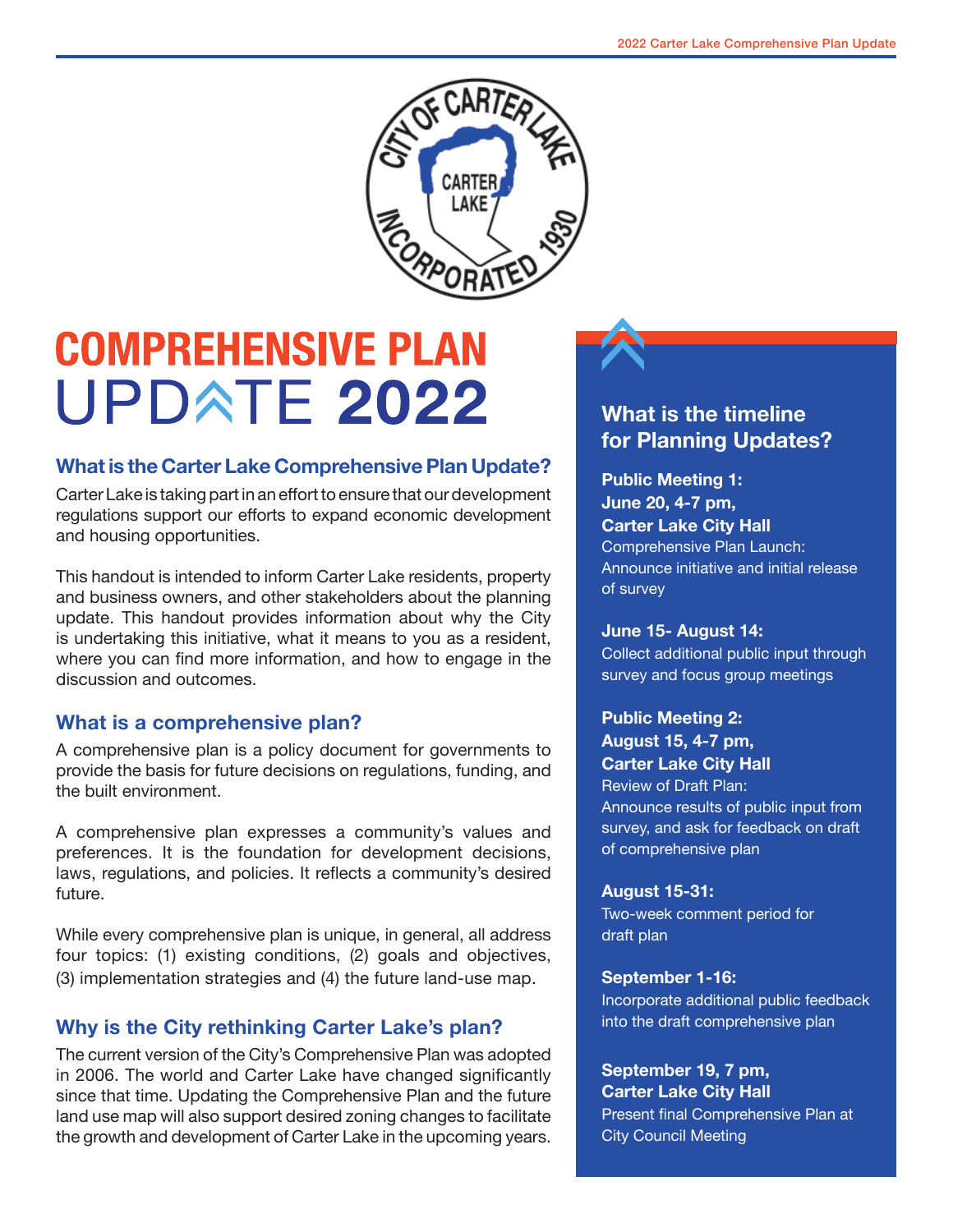## **How can I participate in the Carter Lake Comprehensive Planning Process?**

The City values your input and contributions to this initiative. Below are several ways for you to participate in the planning process.

#### **Take the Survey**

Gauging our community's feedback is an important component of the planning process. Share your feedback by taking our public survey.

#### Paper Survey

Find a survey box around the community or contact us to get printed copies of the survey for your group.

#### Online Survey

Visit **www.cityofcarterlake.com** for a link or scan the QR code with your device to get there.



**Attend a Meeting**  Attend one of our two public meetings.

#### **Request a Presentation**

Contact us to present to your group about the plan and hear your feedback.

# **COMPREHENSIVE PLAN UPDATE 2022**

# **Questions or Comments? Contact Us!**

**Jackie Carl** City Clerk

**City of Carter Lake**  950 Locust Street, Carter Lake jackie.carl@carterlake-ia.gov (712) 847-0534

**Grant Anderson** Community & Economic Development Manager **Metropolitan Area Planning Agency** 2222 Cuming Street, Omaha ganderson@mapacog.org (402) 444-6866 X 3222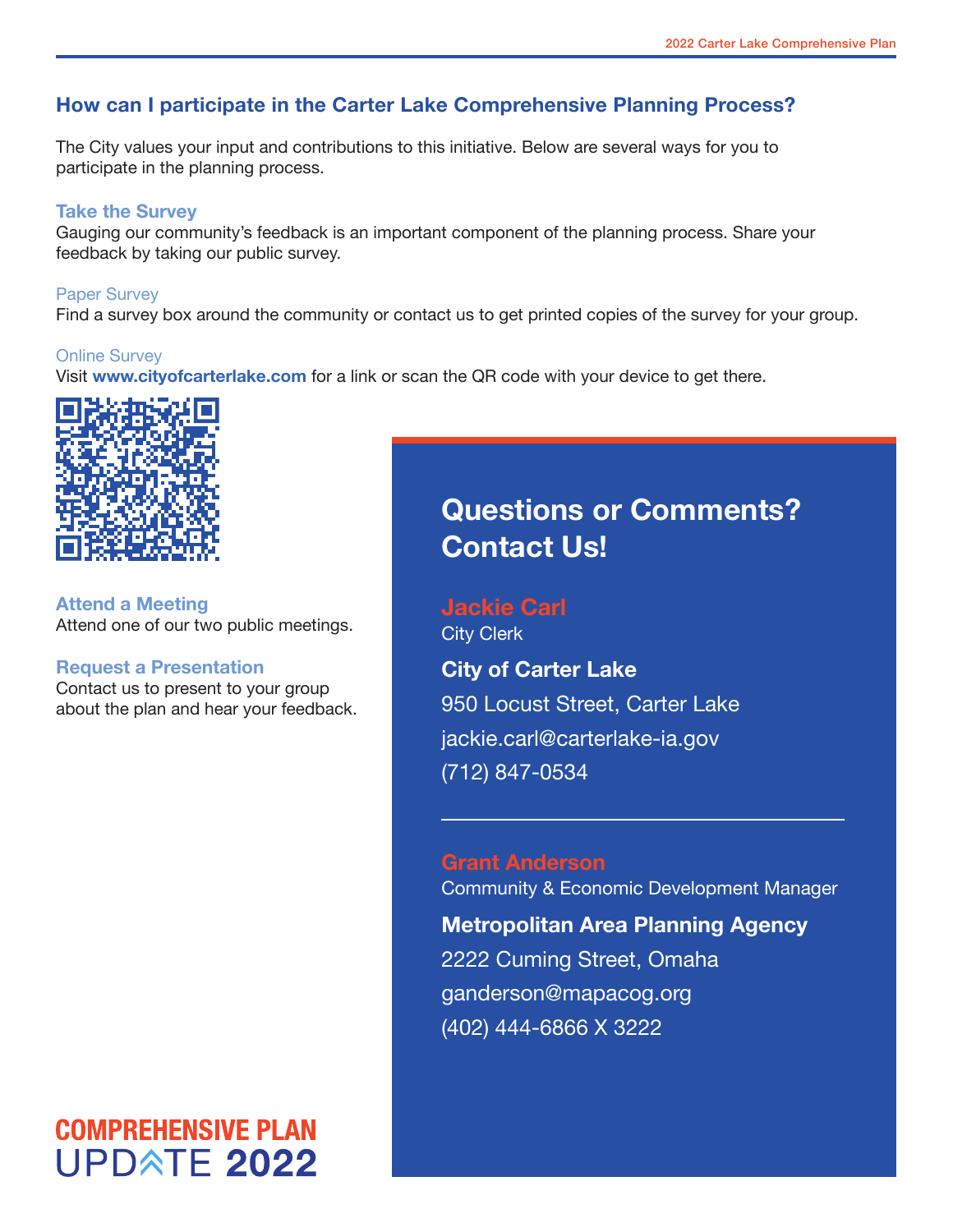

# **COMPREHENSIVE PLAN UPDATE 2022**

Carter Lake is currently updating the City's Comprehensive Plan; your feedback on this survey will help guide us as we make decisions about the future of our community. We appreciate your input!.

**Please rate the quality of each of the following items in Carter Lake on a scale of 1 to 5.** Circle the appropriate score.

**1**=**Very Poor 2**=**Poor 3**=**Fair 4**=**Good 5**=**Very Good**

#### *Existing Public Facilities*

**Community services:** 1 2 3 4 5 **Senior centers:** 1 2 3 4 5 **Park/Recreation facilities:** 1 2 3 4 5 **Administration/Police Station:** 1 2 3 4 5 **Library Facilities**: 1 2 3 4 5 **Public Safety/Fire/Ambulance:** 1 2 3 4 5

#### *Infrastructure*

**Quality of Street Network:** 1 2 3 4 5 **Street Conditions:** 1 2 3 4 5 **Sidewalk Conditions:** 1 2 3 4 5 **Street Signs:** 1 2 3 4 5 **Sanitary Sewer:** 1 2 3 4 5 **Storm sewer/drainage:** 1 2 3 4 5 **Water quality:** 1 2 3 4 5 **Water pressure:** 1 2 3 4 5

#### *Housing*

**Condition of housing:** 1 2 3 4 5 **Lots available for new construction:** 1 2 3 4 5 **Affordability of available housing:** 1 2 3 4 5 **Availability of rental property:** 1 2 3 4 5

#### *Planning*

**Building code enforcement:** 1 2 3 4 5 **Land use planning:** 1 2 3 4 5

#### *Economic Development*

**Appearance of Locust corridor:** 1 2 3 4 5 **Adequate # of retail options:** 1 2 3 4 5 **Retail development effort:** 1 2 3 4 5 **Current local industries:** 1 2 3 4 5 **Local industrial development:** 1 2 3 4 5 **Downtown parking:** 1 2 3 4 5

#### *Public Service*

**Garbage collection:** 1 2 3 4 5 **Animal control:** 1 2 3 4 5 **Fire Department/EMS:** 1 2 3 4 5 **Emergency Response Services:** 1 2 3 4 5 **Public safety/Police:** 1 2 3 4 5 **Administration:** 1 2 3 4 5 **Water/Sewer utilities:** 1 2 3 4 5

Please complete the survey and put it in a drop box or deliver to Carter **Lake City Hall.** 

Contact us to request additional paper surveys for your group or event!

You can also take the survey online at www.cityofcarterlake.com or scan the QR code below with your phone's camera.

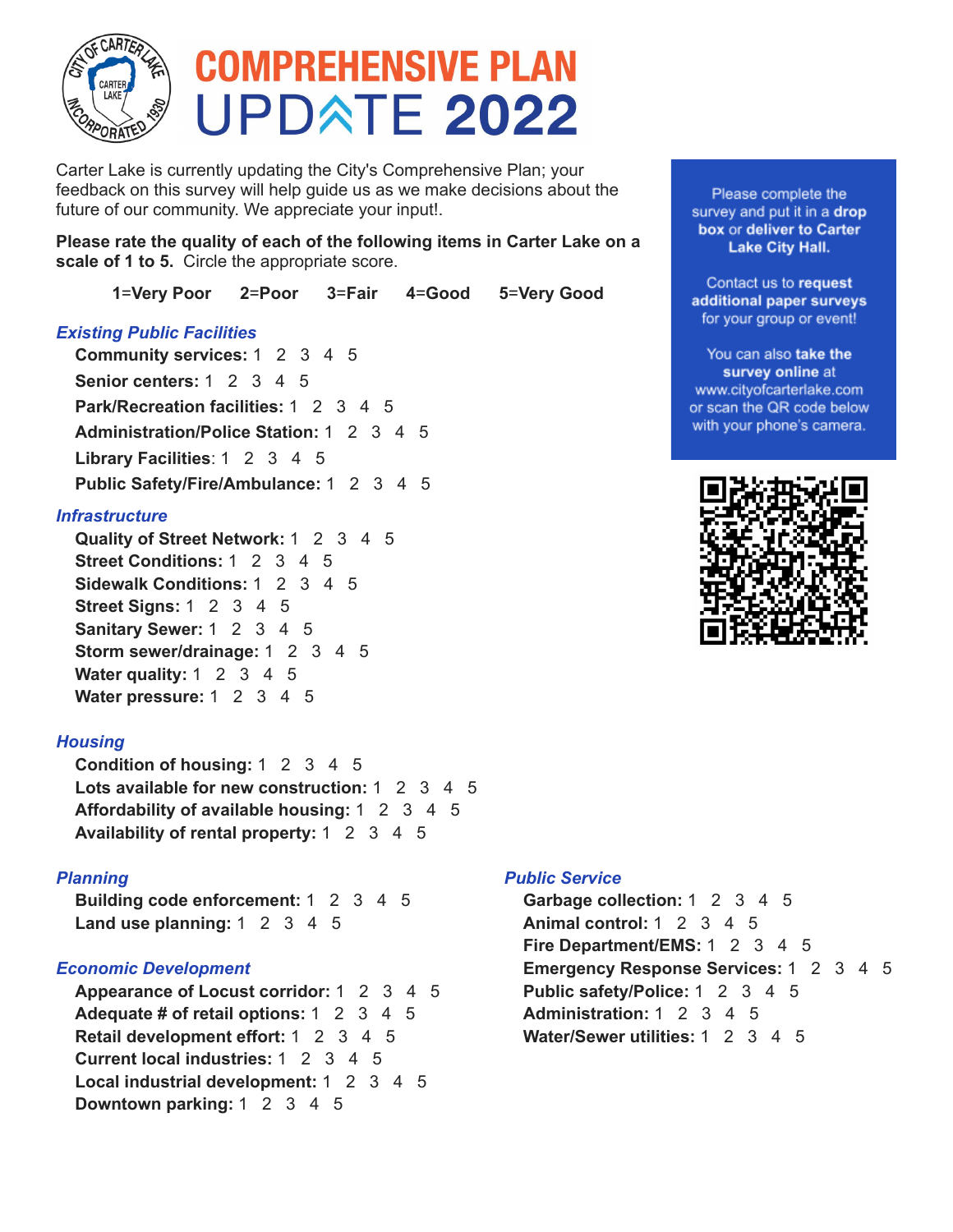For the following section, please tell us if you think Carter Lake needs more, less or is fine as-is for **each item.** Circle your answer.

**What is your opinion on:**

- **Population growth:** More is Needed Fine As-Is Less is Needed
- **Extension of trail system:** More is Needed Fine As-Is Less is Needed
- **Industrial development:** More is Needed Fine As-Is Less is Needed
- **After school programs:** More is Needed Fine As-Is Less is Needed
- **New housing:** More is Needed Fine As-Is Less is Needed
- **Recreational facilities:** More is Needed Fine As-Is Less is Needed
- **Retail development:** More is Needed Fine As-Is Less is Needed
- **Senior/Nursing/Assisted Living:** More is Needed Fine As-Is Less is Needed

#### **What kinds of new private development would you most like to see in Carter Lake?**

*Select up to THREE responses*

- $\Box$  Small businesses that serve the needs of residents
- $\Box$  Small businesses that serve the needs of visitors
- $\Box$  Grocery store and/or shopping centers
- $\Box$  Health care providers
- $\Box$  Entertainment (i.e. restaurants, recreation, theaters, nightlife)
- $\Box$  Multi-family residences (i.e. apartments, condominiums, senior housing)
- $\Box$  Workforce housing (i.e. affordable to teachers, firemen, retail employees, etc.)
- $\Box$  Other:

#### **What efforts do you believe are most important to improve the economy in Carter Lake?** *Select up to THREE responses*

| $\Box$ Cultivate a "small business-friendly" | $\Box$ Encourage redevelopment of existing       |
|----------------------------------------------|--------------------------------------------------|
| reputation                                   | business centers                                 |
| $\Box$ Reduce governmental red tape          | $\Box$ Attract more tourists and tourism-related |
| $\Box$ Attract more shopping and restaurants | businesses                                       |
| $\Box$ Improve access to jobs                | $\Box$ Other:                                    |

#### **What do you consider most important to improve the quality of new development in Carter Lake?** *Select up to THREE responses*

| $\Box$ Street maintenance | $\Box$ Flood protection        |
|---------------------------|--------------------------------|
| $\Box$ Traffic flow       | $\Box$ Fill existing vacancies |
| $\Box$ Safety             | I   Other:                     |

**What have been the biggest successes in Carter Lake in the past five years?**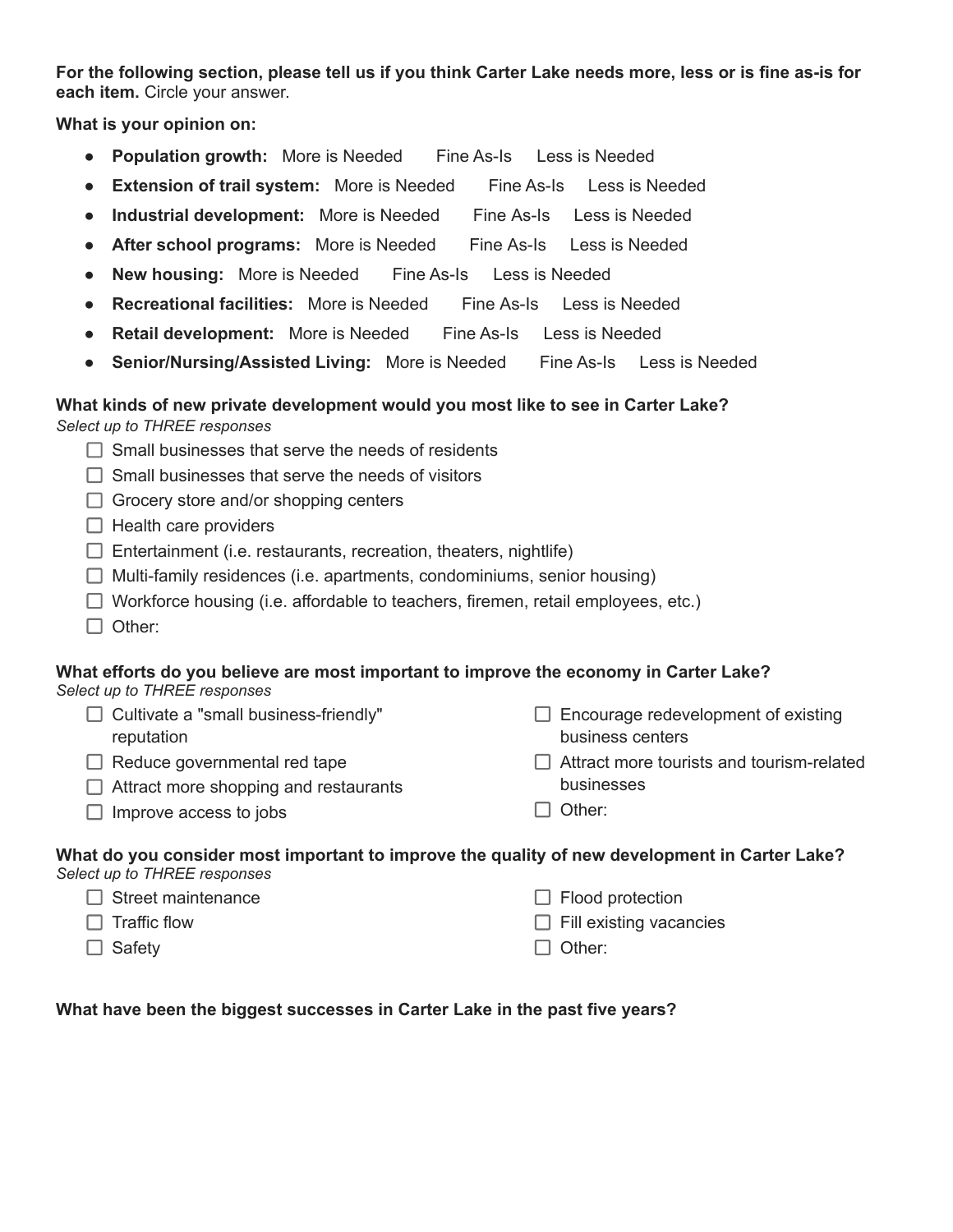|  |  | What are the critical issues you think Carter Lake will face in the next five years? |
|--|--|--------------------------------------------------------------------------------------|
|--|--|--------------------------------------------------------------------------------------|

**What projects or amenities have you seen in other places that you liked?**

#### **If you would like to receive public information releases about the survey results and the Carter Lake Comprehensive Plan, in what ways would you prefer to be contacted?** *Select ALL that apply*

 $\Box$  Social media

- $\Box$  Email notification
- $\Box$  Mailed newsletter
- $\Box$  Telephone call

 $\Box$  I prefer not to be contacted  $\Box$  Other

**Do you have any additional comments or thoughts you'd like to share?**

# **Demographics**

#### **Which statements describe your relationship to the City of Carter Lake?** *Select ALL that apply*

- $\Box$  I live here.
- $\Box$  I own property here.
- $\Box$  I work here.
- $\Box$  I live in the surrounding area.
- $\Box$  I own a business here.
- $\Box$  I shop here regularly.
- $\Box$  I live on the lake.
- $\Box$  I rent a residence here.
- $\Box$  I vacation and/or visit here.

#### **What is your age?**

- $\Box$  0-15 years old
- $\Box$  15-30 years old
- $\Box$  30-45 years old
- $\Box$  45-60 years old
- $\Box$  60+ years old

**Number of household members at home** *(if a resident)***:**

#### **Level of yearly household income:**

- □ Under \$10,000
- $\Box$  \$10,000-\$25,000
- $\Box$  \$25,000-\$50,000
- $\Box$  \$50,000-\$100,000
- $\Box$  \$100,000 +

#### **What is your gender?**

- $\Box$  Male
- $\Box$  Female
- $\Box$  Other